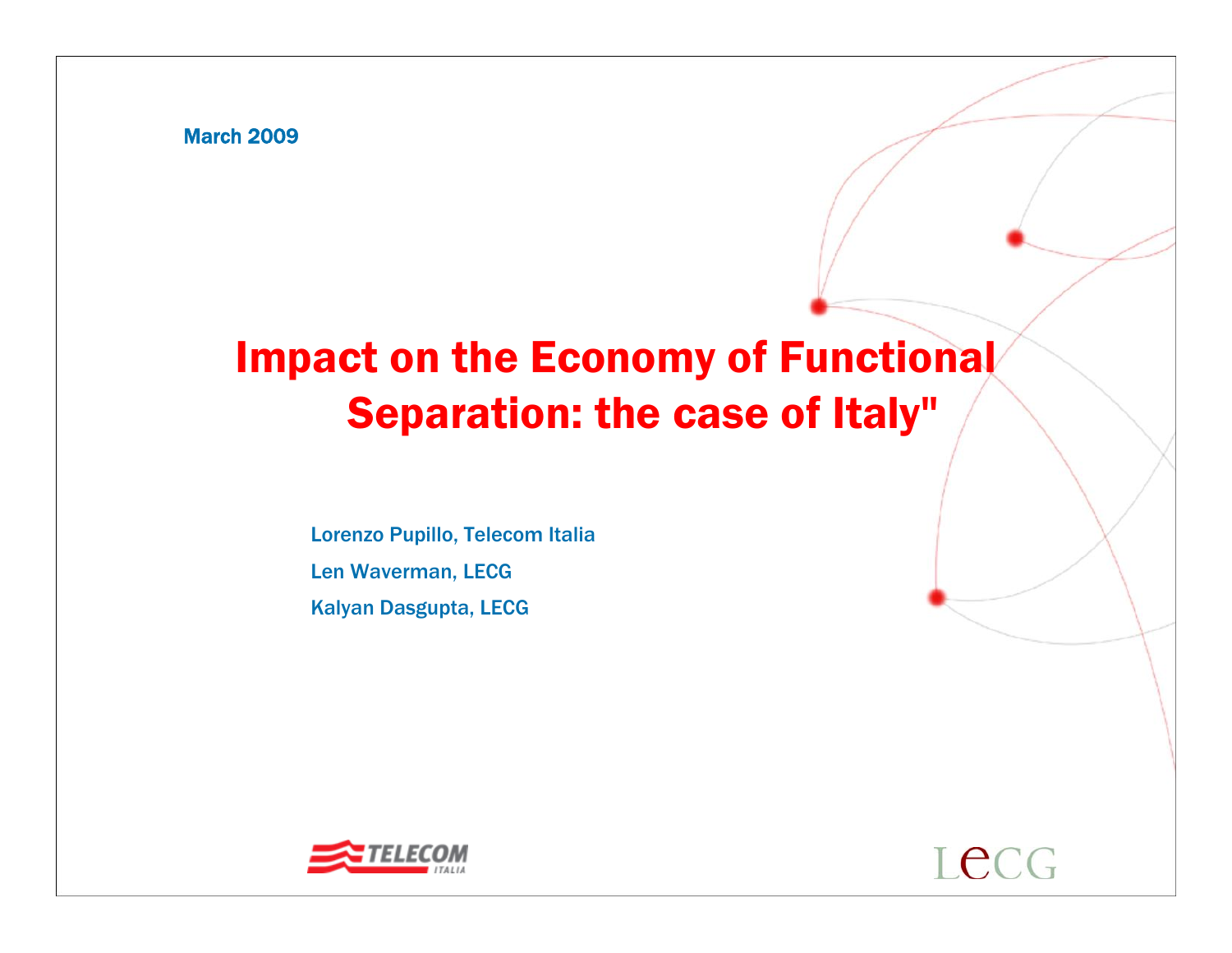## **Goals**

- ► Assess potential pluses and minuses of functional separation ("FS") in the current Italian context
	- ► Examine the UK template for functional separation and its application in the Italian context;
	- ► Provide indications of social benefits or costs from implementing similar policy with similar goals in Italy in 2008;
		- ► Rough indication of macro-economic loss from delayed implementation of NGN by Telecom Italia.

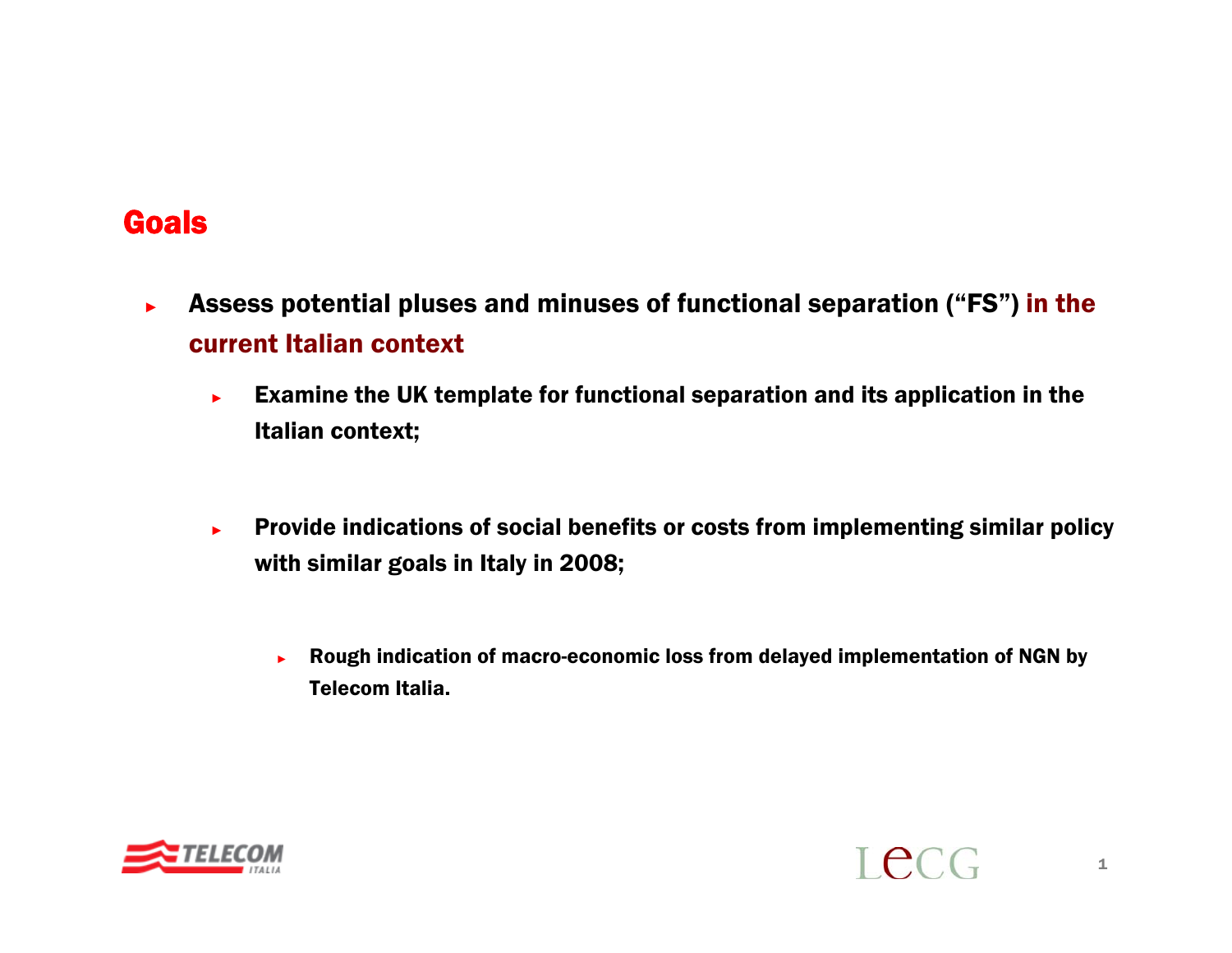## The UK Context

- ► Functional separation in the UK
	- ► Aimed to address the issue of non-price discrimination by BT, particularly against access-seeking parties that wished to utilise LLU options;
	- ► UK in 2005: penetration growing fast, BT market share lower than it is currently, bit-stream access dominant mode of competitor provision (other than cable), LLU levels very low;
	- ► UK in 2007/08: penetration growth rate about same as most other EU countries, some evidence of market saturation in the near-future, BT market share slightly higher than in 2005, LLU levels much higher.
- ► Some evidence that FS has helped transparency, trust and confidence
	- ► But significant increase in LLU attributable also to pricing decisions on IP-Stream and LLU taken in 2005;
	- ►Aggregate market dynamics not fundamentally transformed.

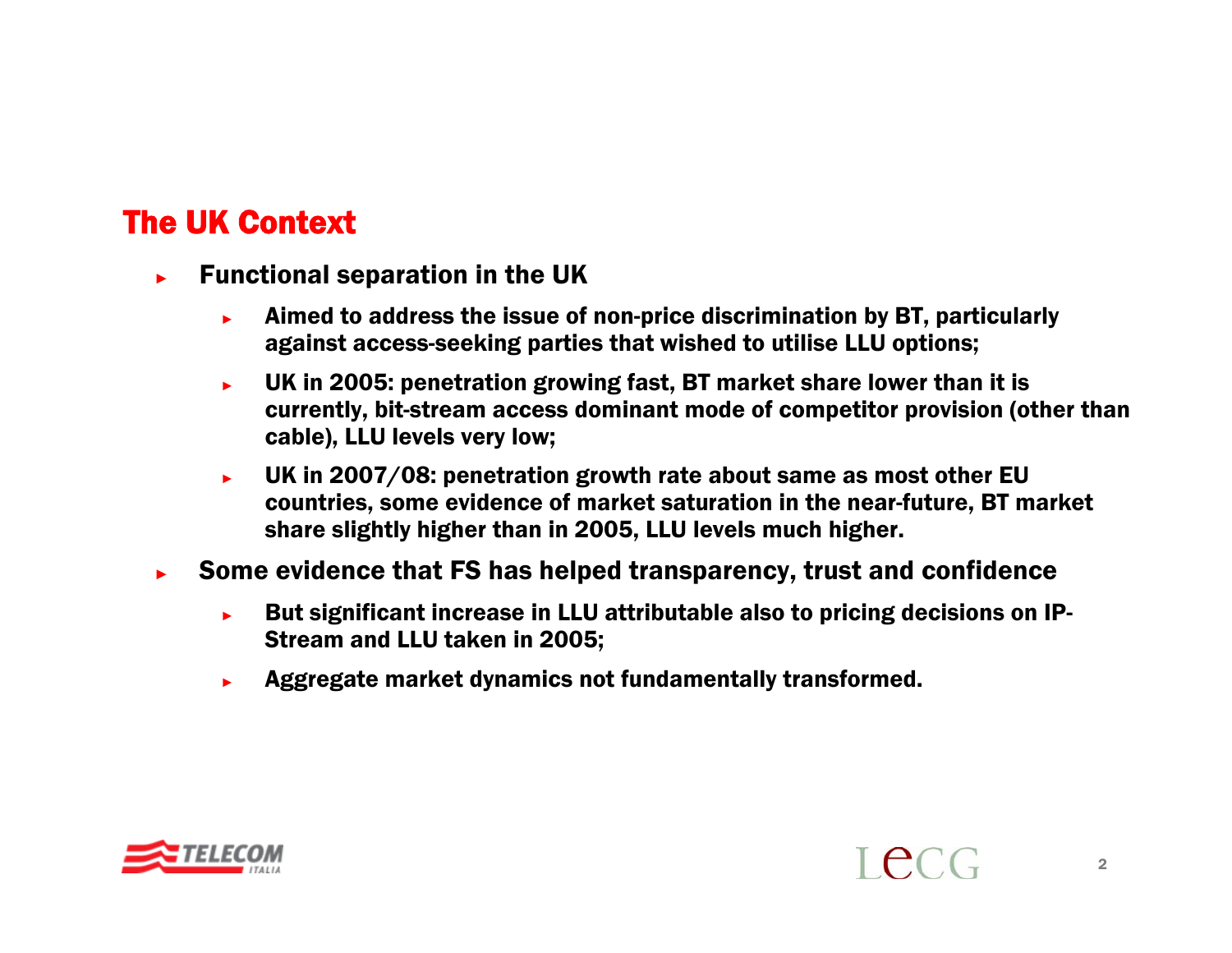#### Growth Rate in Penetration



Source: ECTA BB Scorecard, Q3 2007



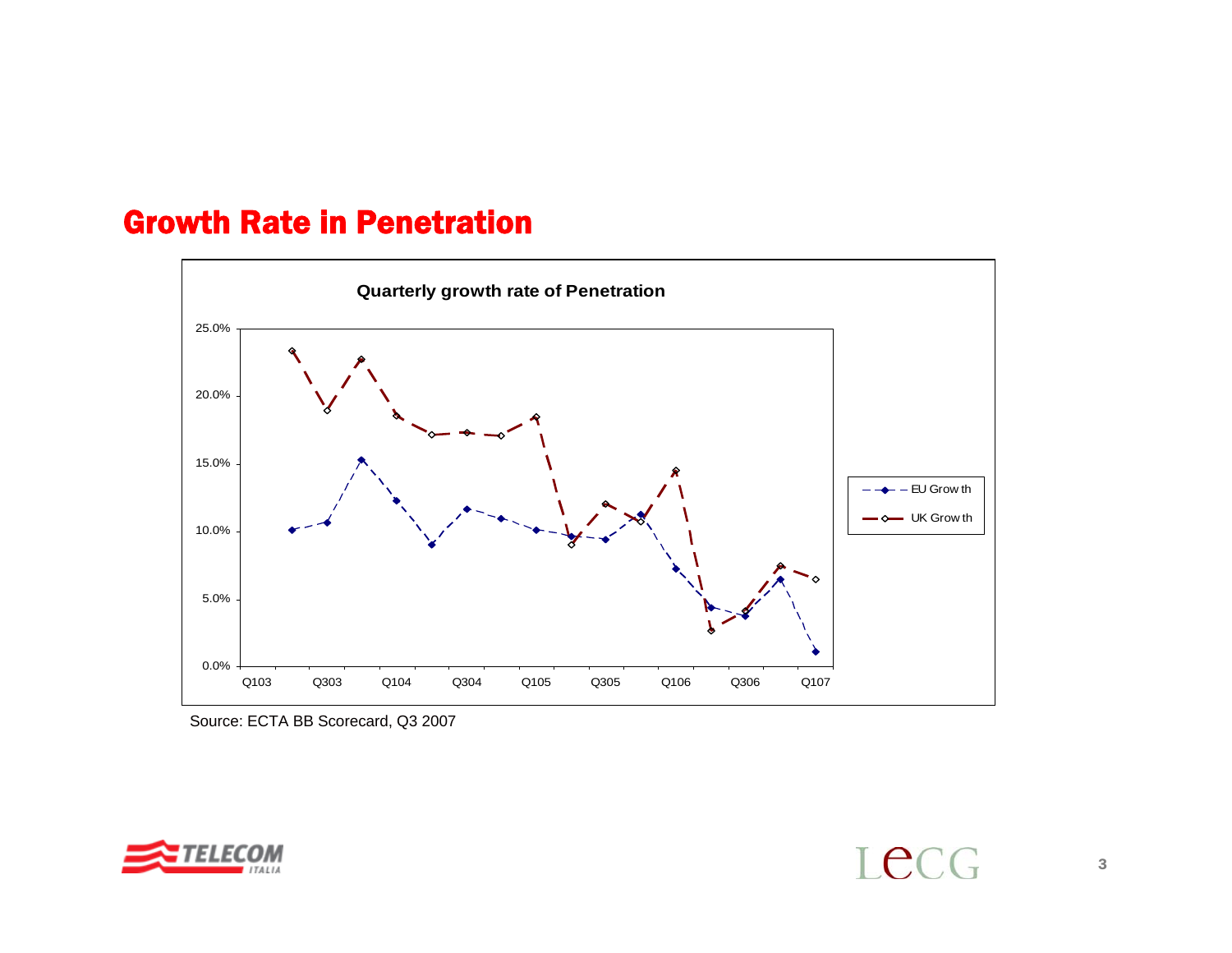#### Innovation in the broadband market

**Fastest broadband speeds advertised by the incumbent telecommunication operator, all technologies, Mbit/s, Oct. 2007**



Source: OECD Broadband Portal

**The UK had and still has the lowest incumbent market share for broadband (i.e., most service competition), but not the most innovation.**



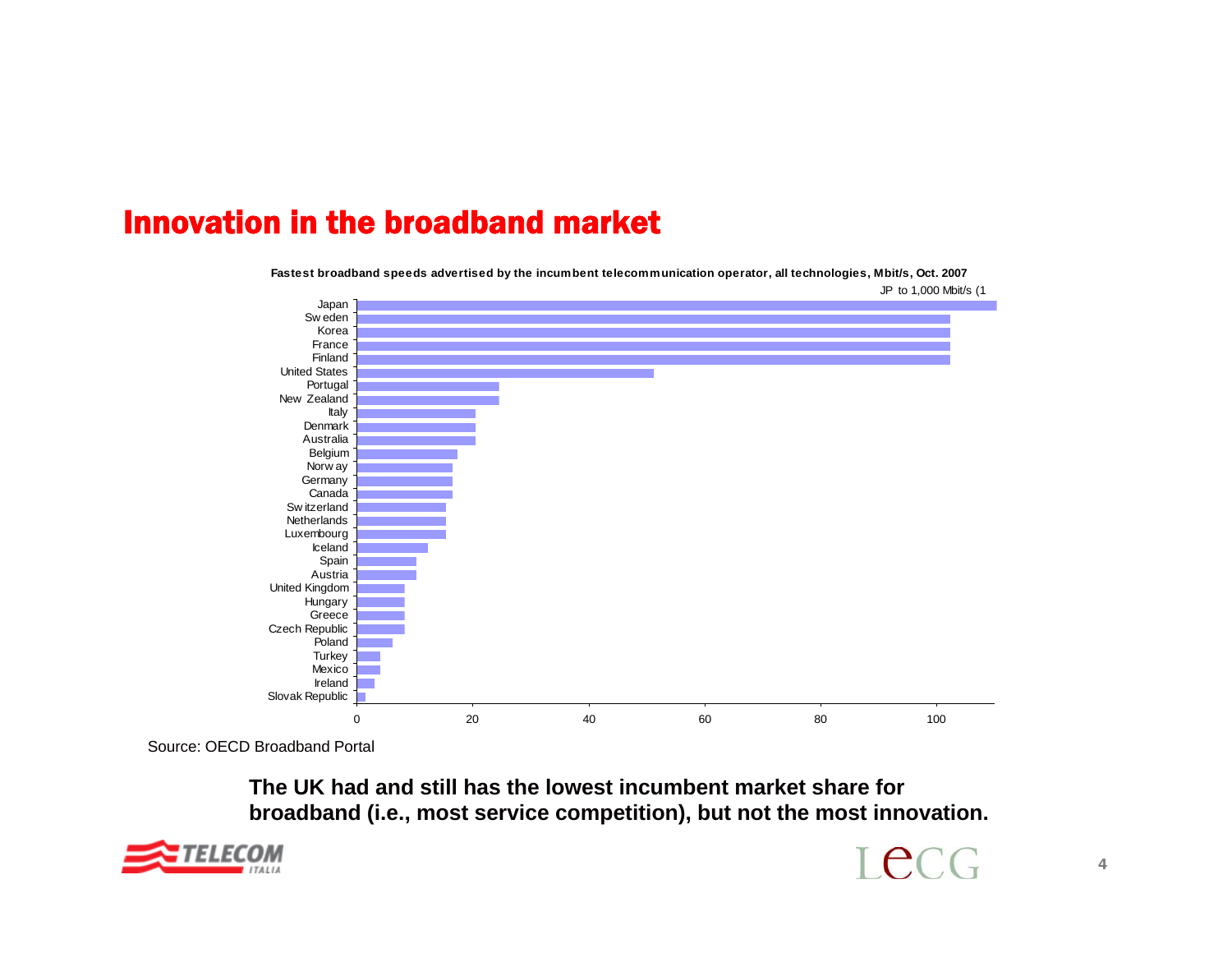## The Italian Context in 2009

- ► Italy has relatively low broadband penetration, with the growth rate of penetration tailing off already
	- ► Demand-side factors may play a big role in explaining relatively low Italian level of penetration.
- ► But local loop unbundling in Italy is far stronger than the UK in 2005
	- ► Italy had 400,000 shared loops and 2.5 million fully unbundled loops by end-2007.
- ► Unclear whether Openreach template applies here
	- ► FS designed to prevent non-price discrimination and strategic exclusion. *Prima Facie* these problems are less severe in Italy in 2009 than UK in 2005.
	- ► Openreach model appears to have worked in the limited context of bolstering LLU. How relevant is this to Italy's needs today?

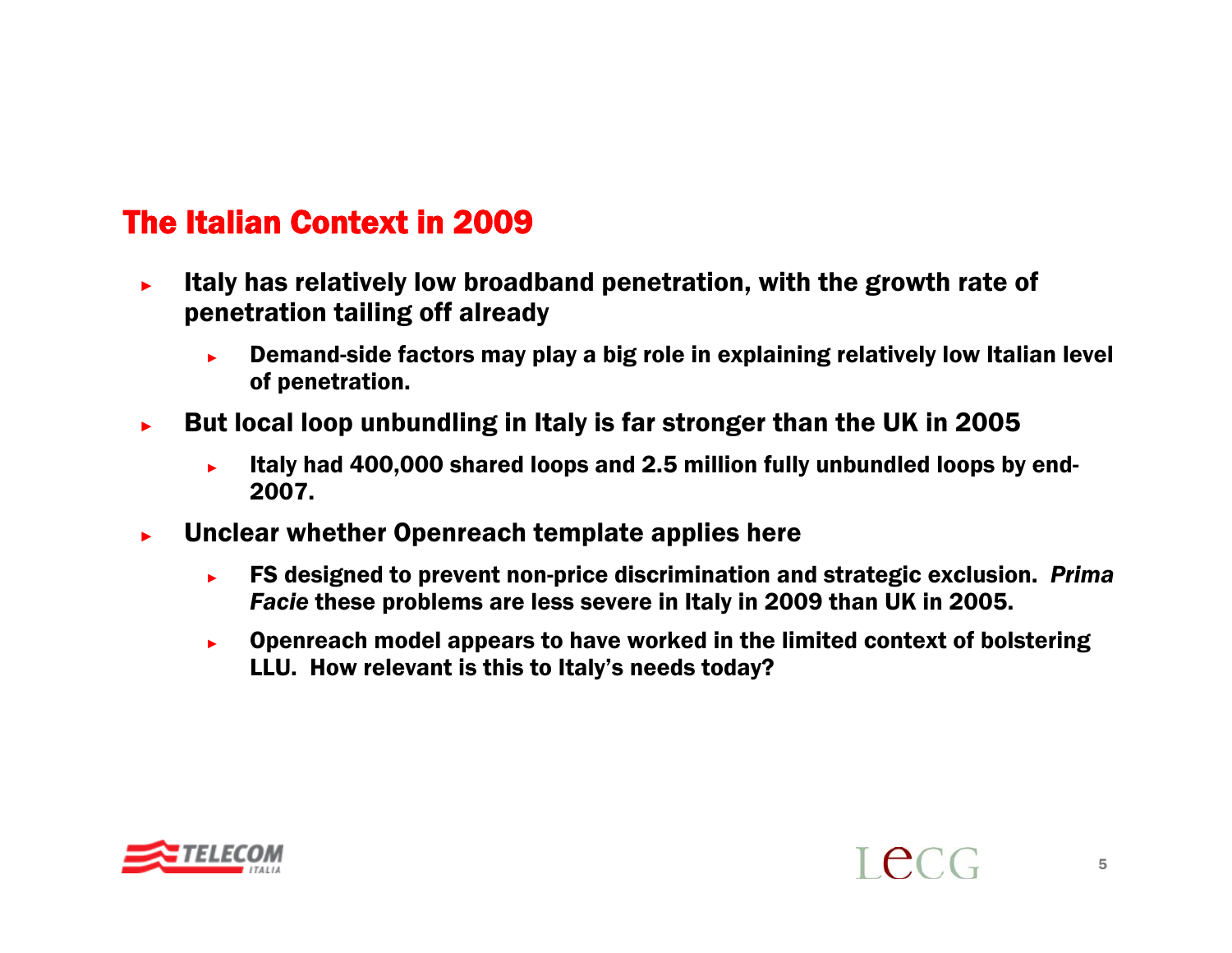## Conclusions on UK-Italy Comparison

- ► UK context in 2005 was very different from Italian context today
	- ► In the UK, LLU-based access was struggling in the context of robust market growth and robust market demand
	- ► In Italy, LLU-based access is thriving, but in the context of a much weaker market picture.
- ► Functional separation has boosted LLU-based access in the UK, but hasn't fundamentally transformed the market dynamics in the UK.
- ► Unclear why UK-style radical reorganisation of Telecom Italia is warranted in 2009.
- ► This is especially the case when one considers how the industry has evolved since 2005….

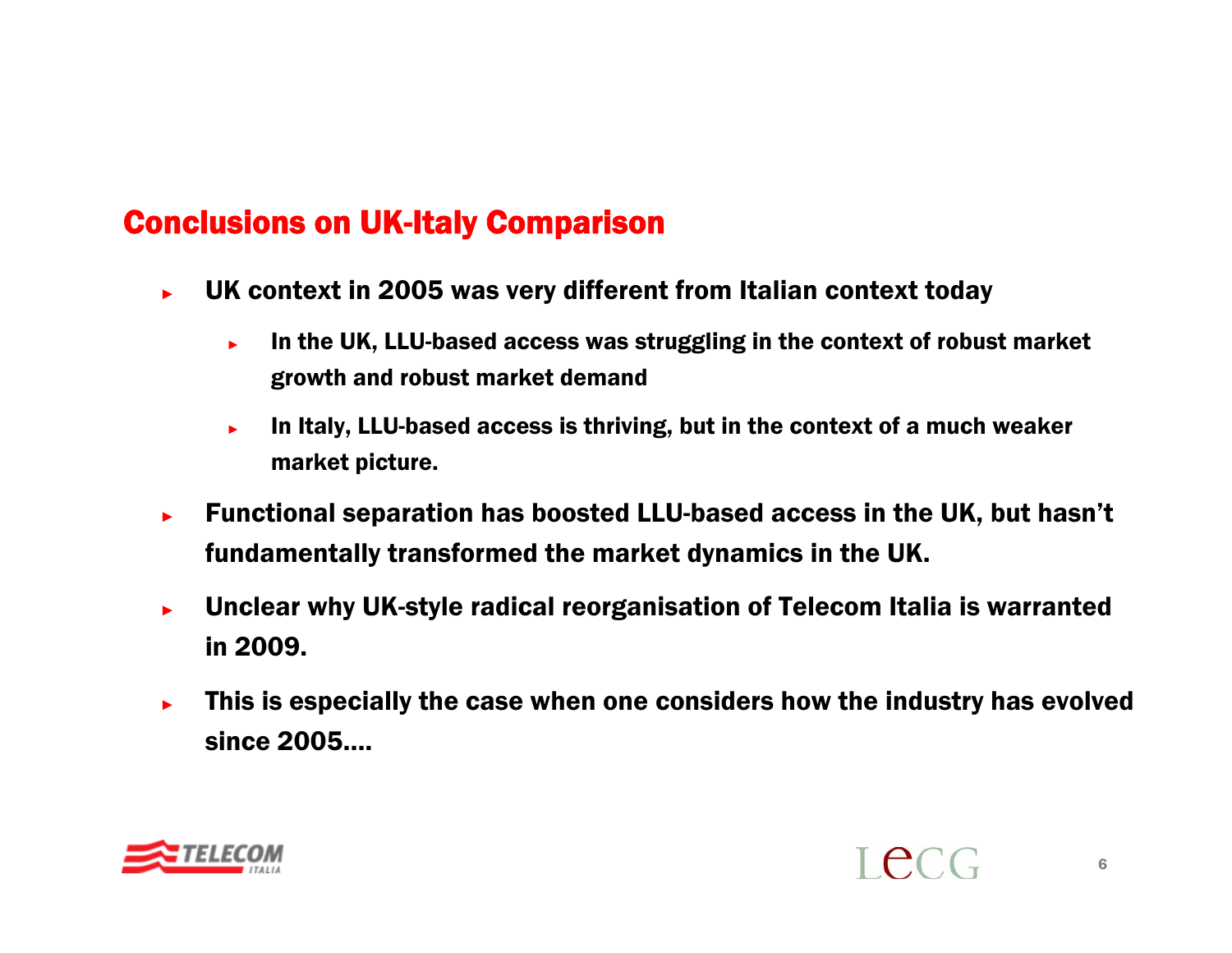## Risks of FS

- ► Vertical integration is not just about price squeezes and foreclosing the downstream market
	- ► Traditional economic theory actually minimises these anti-competitive costs of vertical integration and concentrates on efficiency benefits (cf. Stigler's "one monopoly profit" theory);
	- ► More recent literature finds that non-price discrimination or sabotage is an issue when there is binding input price regulation, but not otherwise (Kaserman, Mayo and others);
	- ► Empirical work on vertical separation in electric utilities find significant efficiency losses (Kwoka 1996; 2000) arising from separation.
- ► Even without the NGA issue
	- ►The risks from FS are non-negligible.

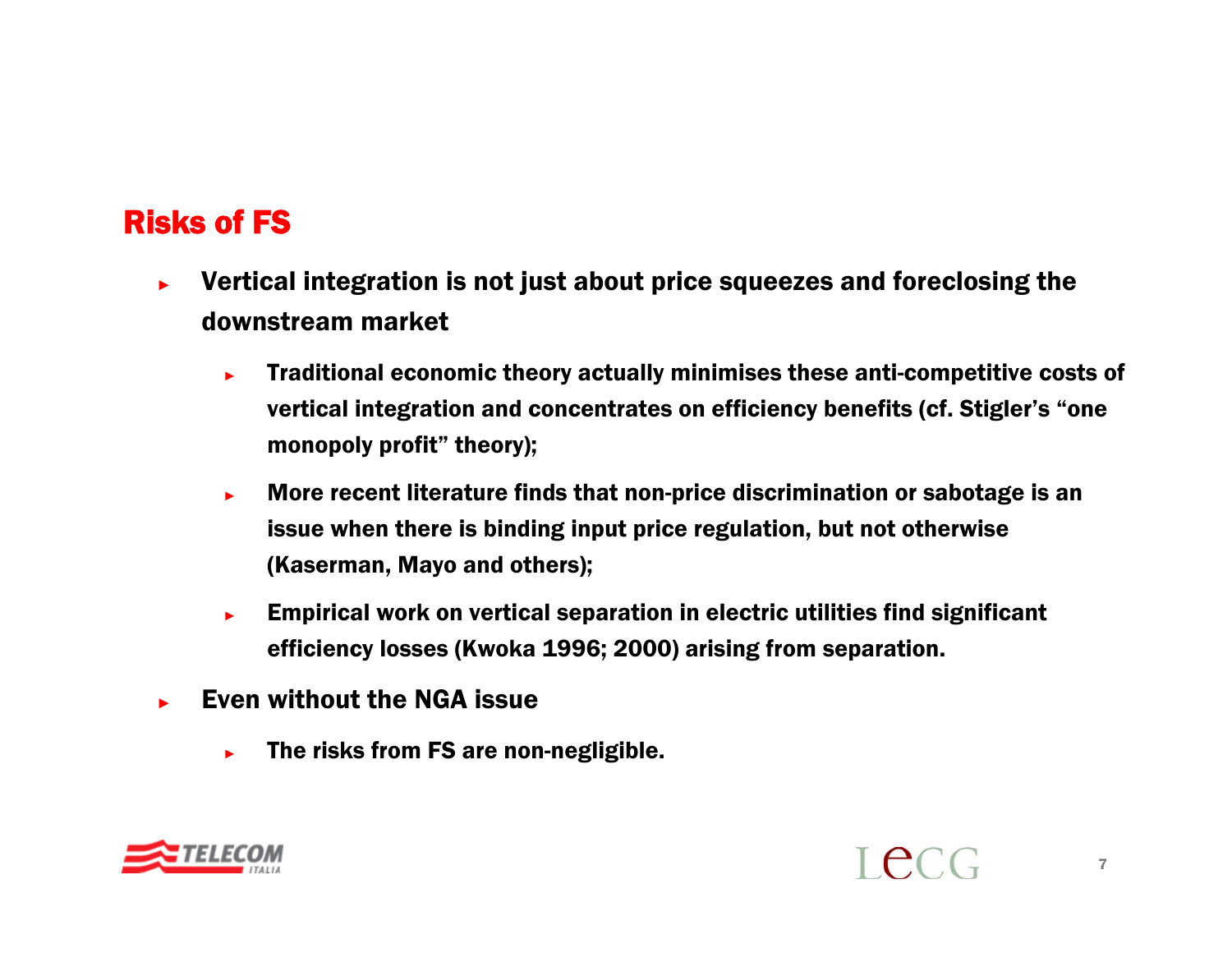#### The NGA complication (1)

- ► NGA changes the picture even more
	- ► In 2005, regulators, BT and entrants had good information on what business models and what modes of access were being used;
	- ► The emergence of Next-Generation Access significantly complicates this picture. Raises serious questions about division of network assets and infrastructure;
	- ► The LLU model may not be viable as most operators will want to use GPON architecture in their FTTP networks;
	- ► Wholesale pricing flexibility to incentivise NGA could weaken incentives to engage in "sabotage" (cf. Kaserman and Mayo). Absent binding price regulation, vertical integration may prevent hold-up and agency problems, without increasing anti-competitive concerns in the downstream market;
	- ► In this light, any separation arrangement made today carries the risk of requiring drastic revision tomorrow. Might prove very disruptive to the entire industry.

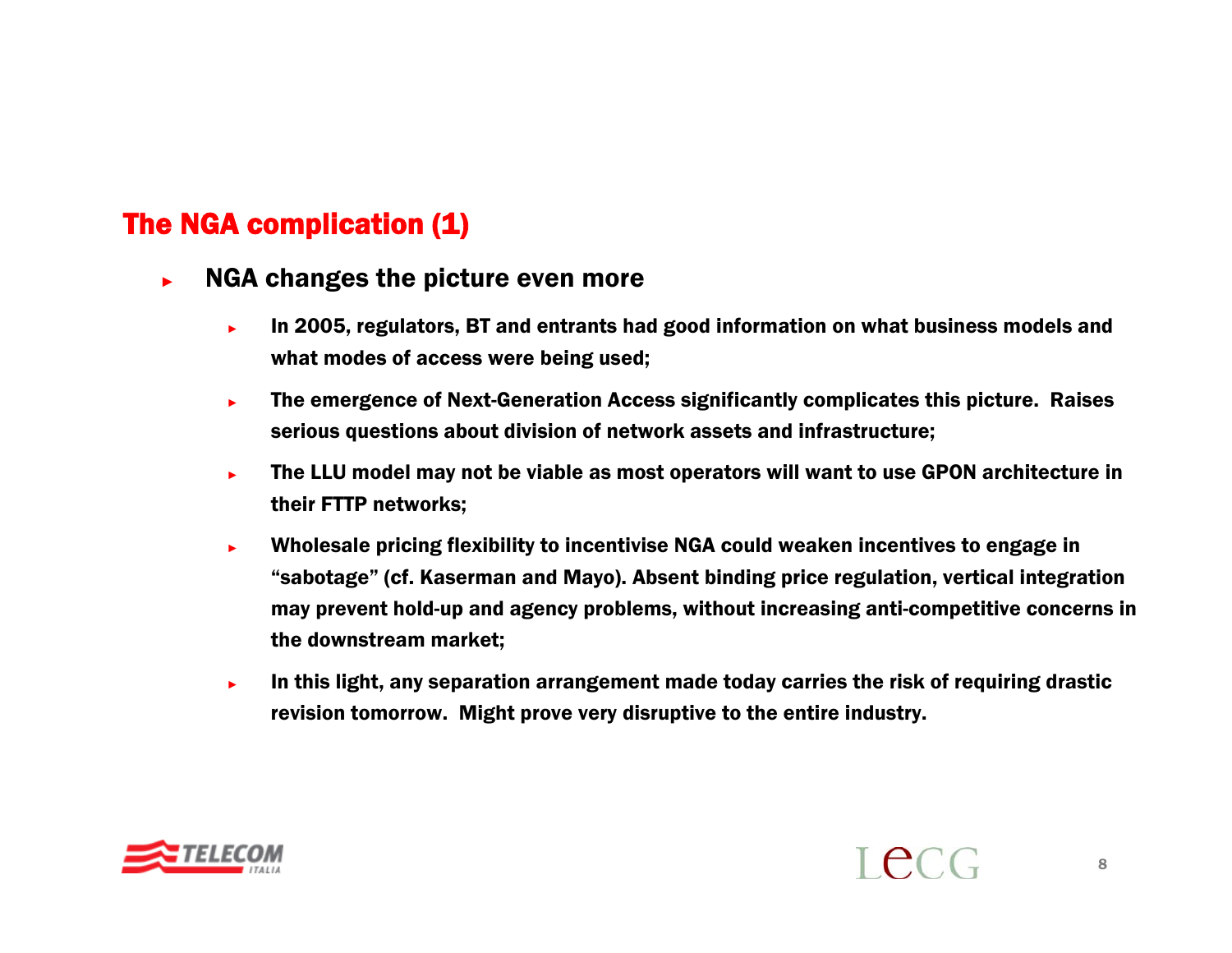## The NGA Complication (2)

- ► Incentives matter
	- ► Telecom Italia's actual NGA deployment plan is premised on the firm being an integrated entity;
	- ► There are significant inter-dependencies between different parts of the network that might come under different management if functional separation were to happen;
	- ► Alignment of incentives might be required to secure optimal effort from ALL parts of the firm, even if the primary benefits accrue to one part of the firm;
	- ► Some degree of design freedom and information flow between retail and network/access divisions is desirable. FS severs or at least weakens such links.
- ► Processes matter
	- ► Functional separation requires a significant re-alignment of processes and of systems (e.g., IT systems);
	- ►This is costly in sheer money terms;
	- ► But it is arguably costlier in terms of the diversion of managerial effort and attention, which could hurt the roll-out of Telecom Italia's NGA network.

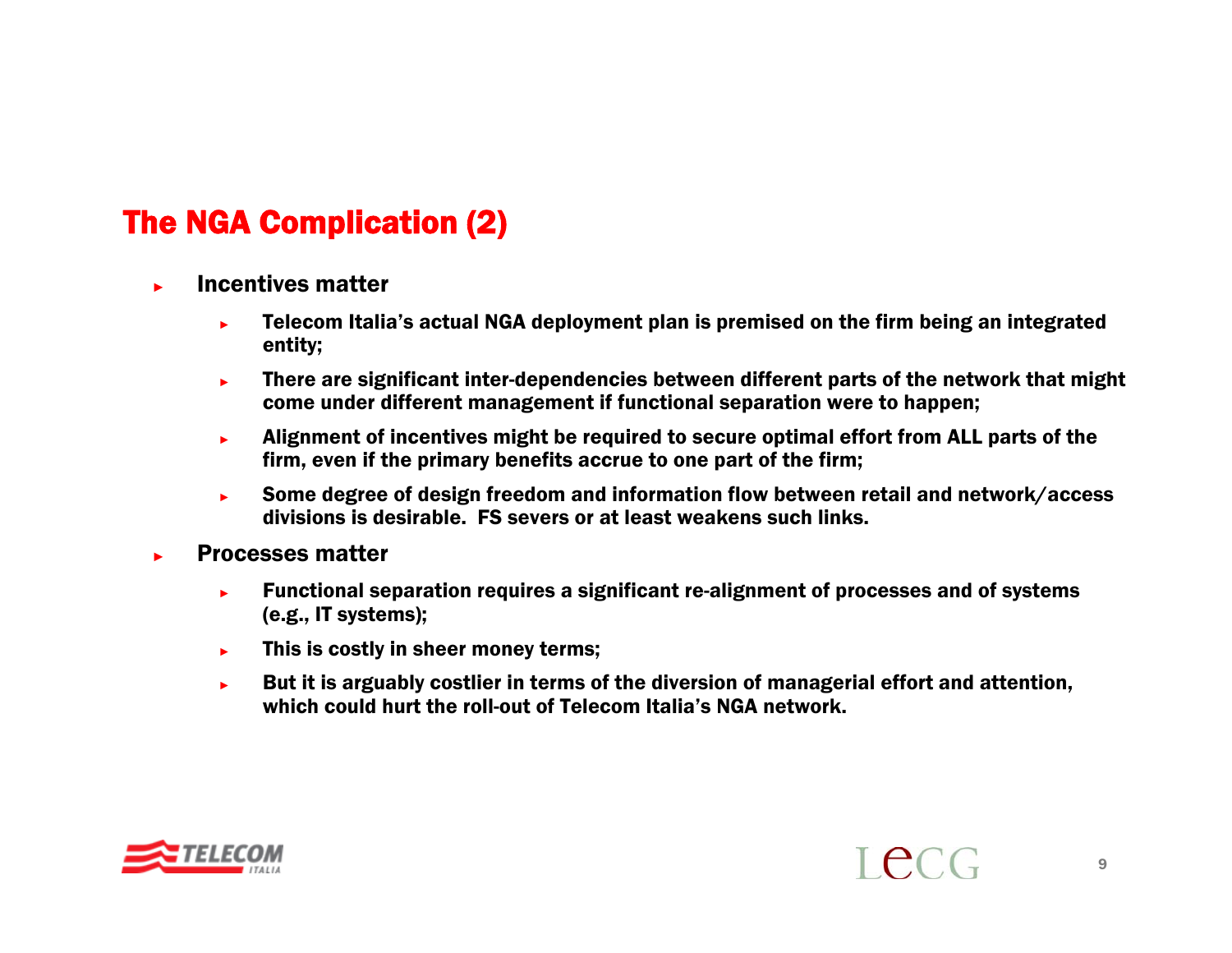#### NGN project requires a strong integration within the network unit  $1/2$

- ► To implement a technology all IP, increase the customer bandwidth and allow for remote maintenance and configuration, the electronics is located as close as possible to the client , blurring the traditional division between passive network, transport and electronics.
- ► DEPLOYMENT: to guarantee efficiency it requires an integrated management of the en to end functions:
	- ►Integration between the fiber connection and the electronics
	- ► There are conflicting needs that need to be reconcilied:
		- ►Fiber needs to be closer to the building
		- ►Electronics needs to be closer to the energy meeter
		- ►Copper needs to be closer to the telephone terminatio (impact on home networking)
- ► Coordination problems with Metroweb in Milano : There is a need for a "super partes"unit to guarantee the overal control!

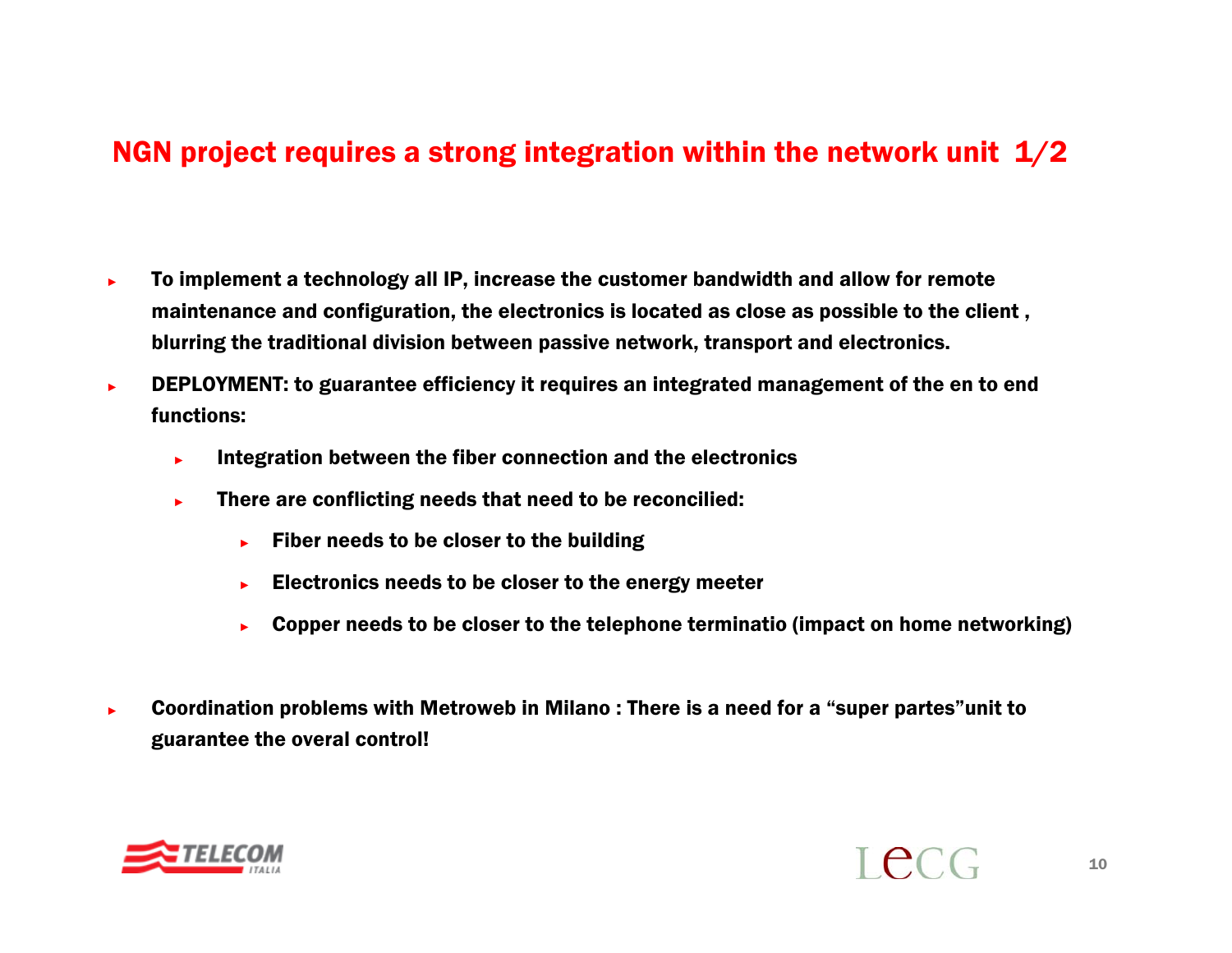#### NGN project requires a strong integration within the network unit 2/2

- ► DELIVERY : The NGNA allows for a complete remote control ! To be efficient , should be managed by one entity only !
- ► ASSURANCE : The presence of different units would reduce the efficiency of troubleshooting especially befor emergencies ! In fact, it would require an ad hoc process only to identify who should be in charge of the repair.



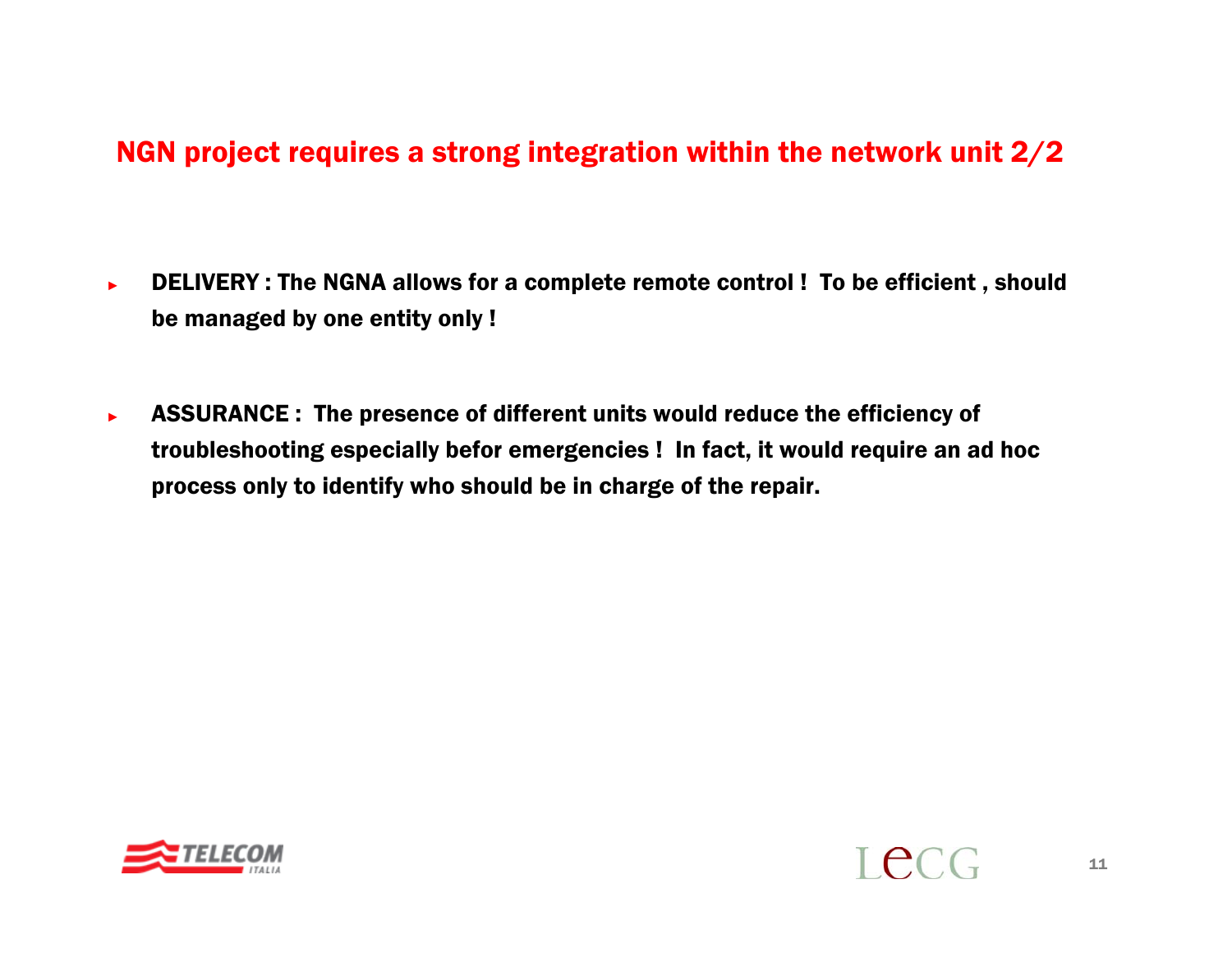#### Separated **Companies**

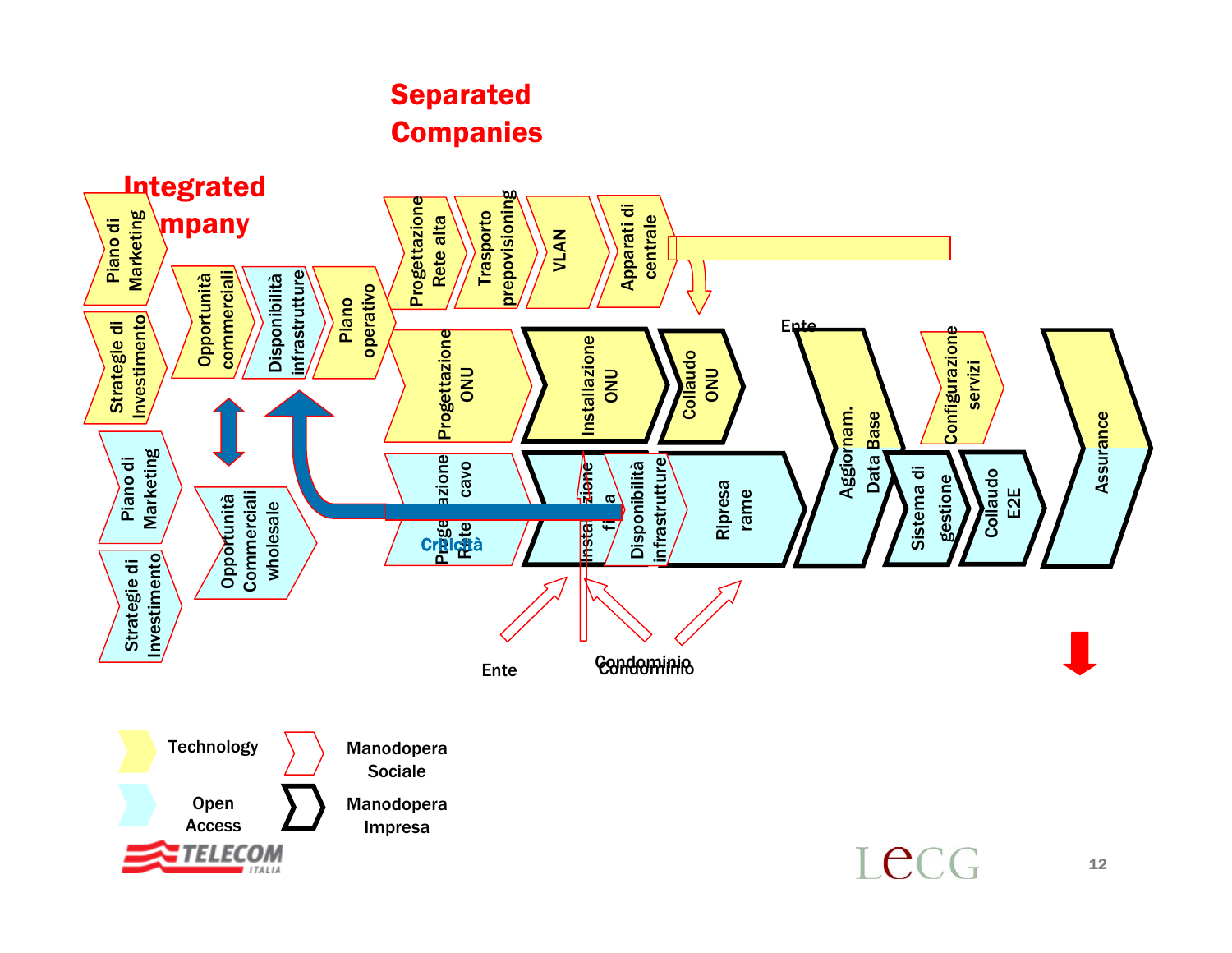## Separated Companies

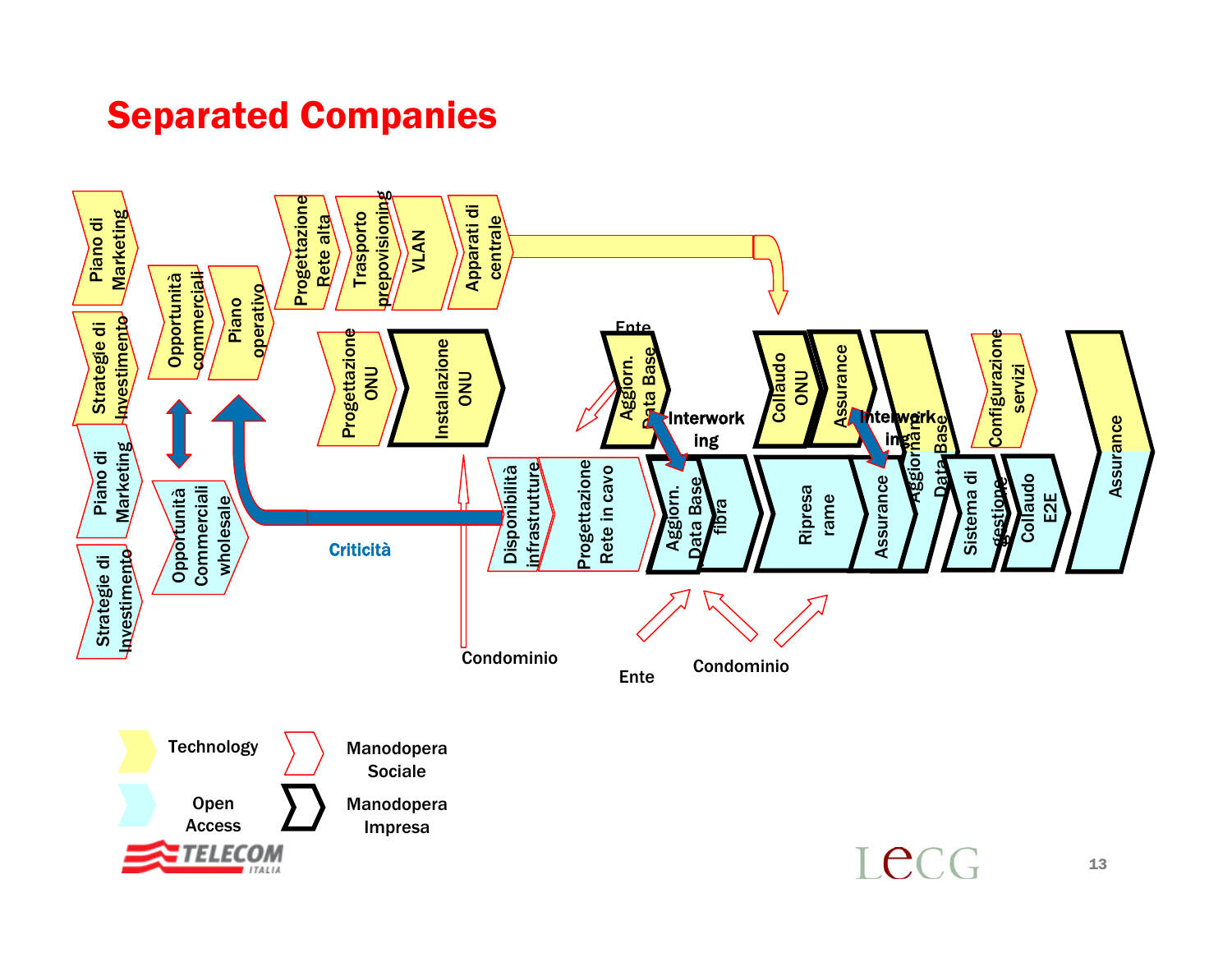## Sharing of cost savings from NGA

|                                    | % Share of Savings | <b>Beneficiary</b>                     |
|------------------------------------|--------------------|----------------------------------------|
| <b>Provisioning and Assurance</b>  | 55%                | <b>Network and Access</b><br>divisions |
| <b>Central Office Energy Costs</b> | 7%                 | Network division                       |
| <b>Base Station Rentals</b>        | 6%                 | TIM                                    |
| Copper Network Op-ex               | 17%                | Access                                 |
| <b>Central Office Rentals</b>      | 15%                | <b>Network</b>                         |

Open question about incentivising appropriate effort levels across divisions when cost savings are not equally shared.

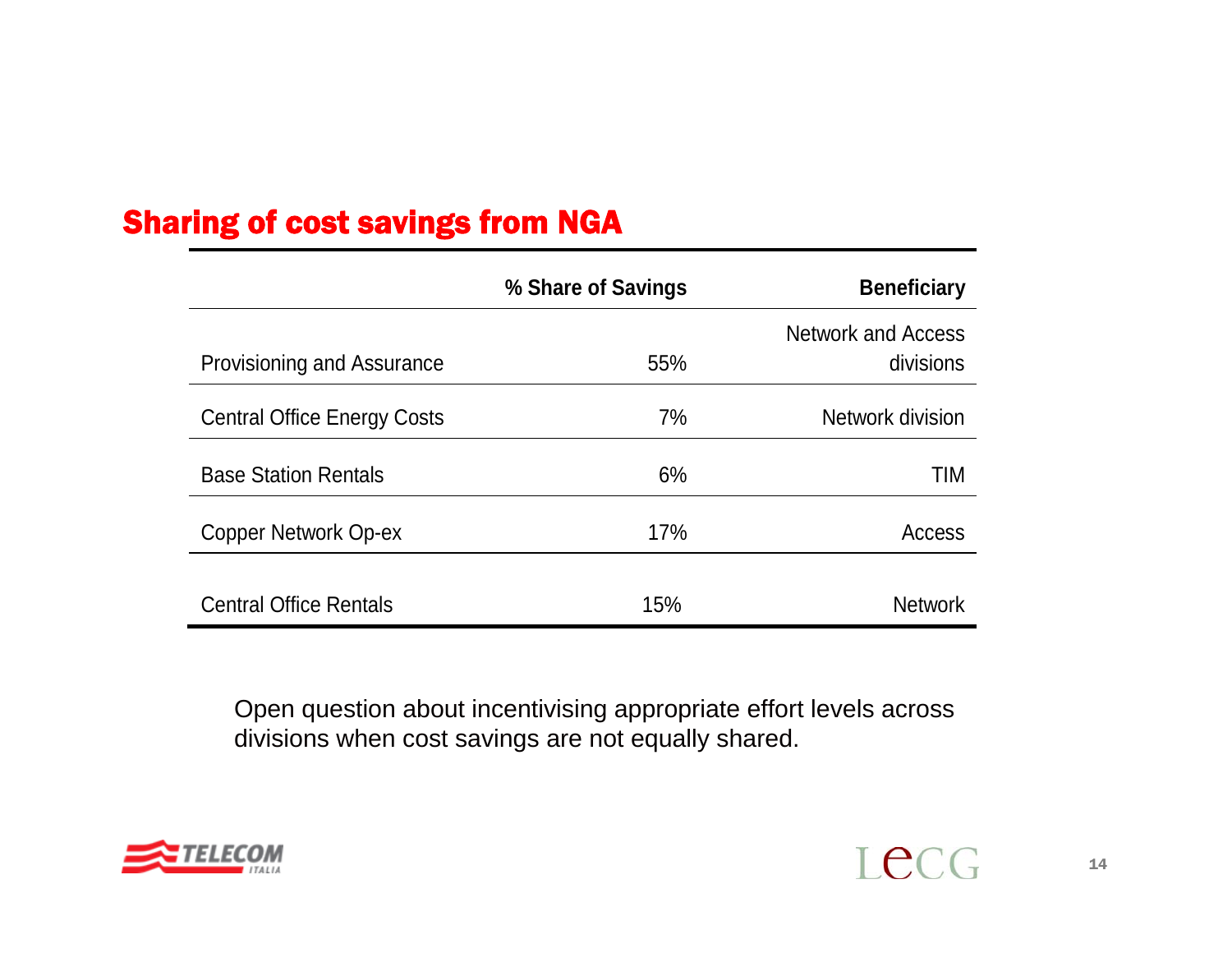## Drawbacks of current fiber open access models

- ►**Dark Fiber Provision (STOKAB):** The biggest drawback to this approach is aligning the investment and the maintenance objectives of the dark fibre company with those of the ISP. ISPs may need network upgrades in the future to support their services and there needs to be a mechanism in place to prompt for new investment or maintenance.
- ► Managed IP Networks: In this model, the entity building the network moves a step higher in the distribution chain by actually lighting the fibre and running a basic IP based network. The drawback of this approach is that all the services providers are locked into basic connectivity streams that the network provider offers. ISPs could not install their own equipment and jump from 10 to 1000 Mbit/s if they wanted to. If the network operator does not upgrade to faster speeds then the service providers are limited as well. Just as in the dark fiber provision, there are concerns about upgrade and maintenance incentives.

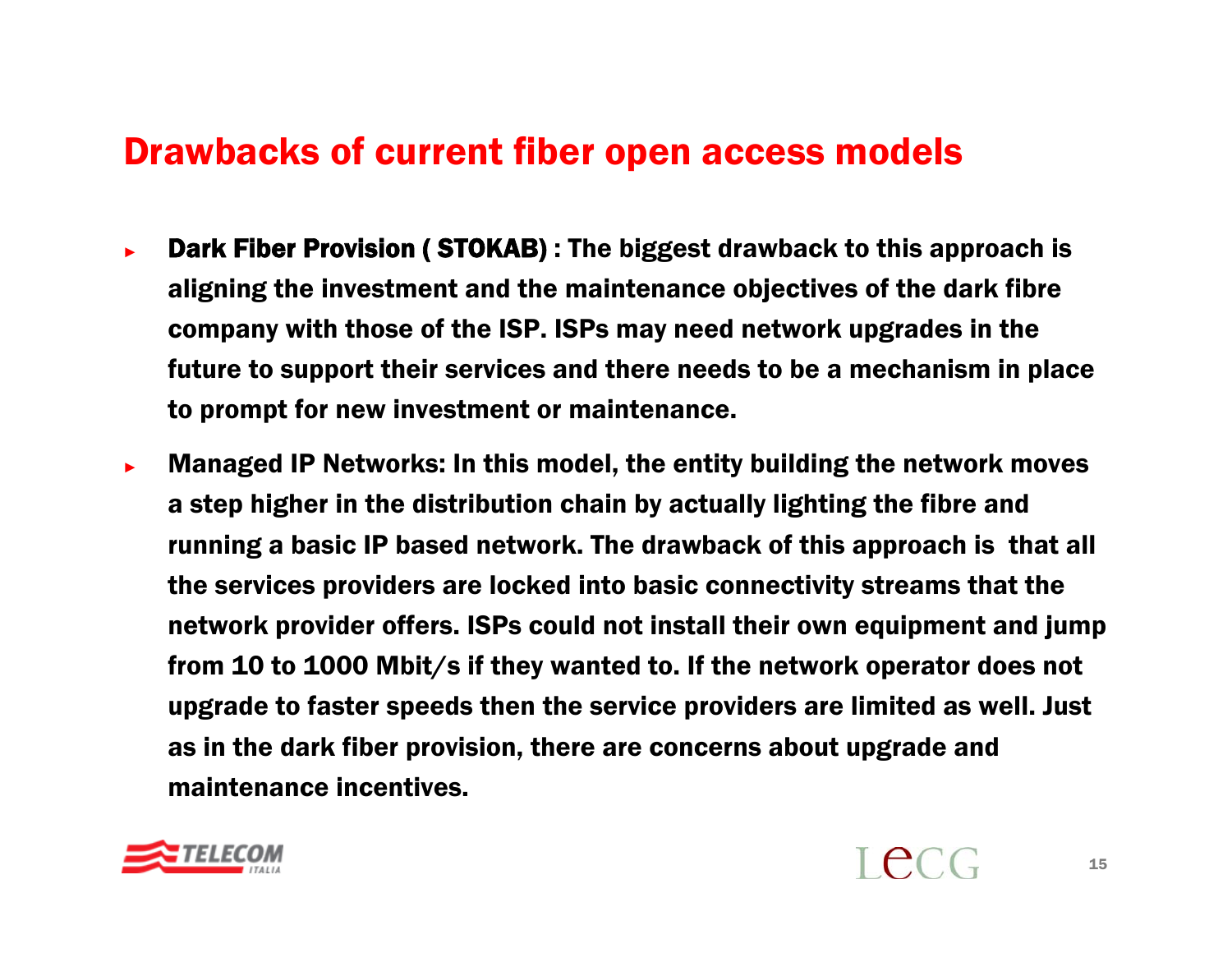## Quantitative analysis

- ►Telecom Italia plans to invest  $\epsilon$  6.5 billion in the NGA over the next several years
	- ► Utilising a "total economic return" methodology developed on the Roeller-Waverman paper of 2001, LECG concludes that the total economic benefit from this investment might be reasonably between €8.5 billion and €16.5 billion;
	- ► This sum is the Net Present Value of all future economic benefits derived from the investment, or alternatively, the Net Present Value of the entire stream of incremental future GDP generated by the investment;
	- ► It can also be interpreted as the lump-sum payment that would need to be paid to Italian society today in order to make it indifferent between having the investment and not having the investment;
	- ► The premise is that the average social return on NGA investment over the lifetime of the NGA network is similar to the social return estimated by Roeller and Waverman for fixedline network investment made between 1970 and 1990.

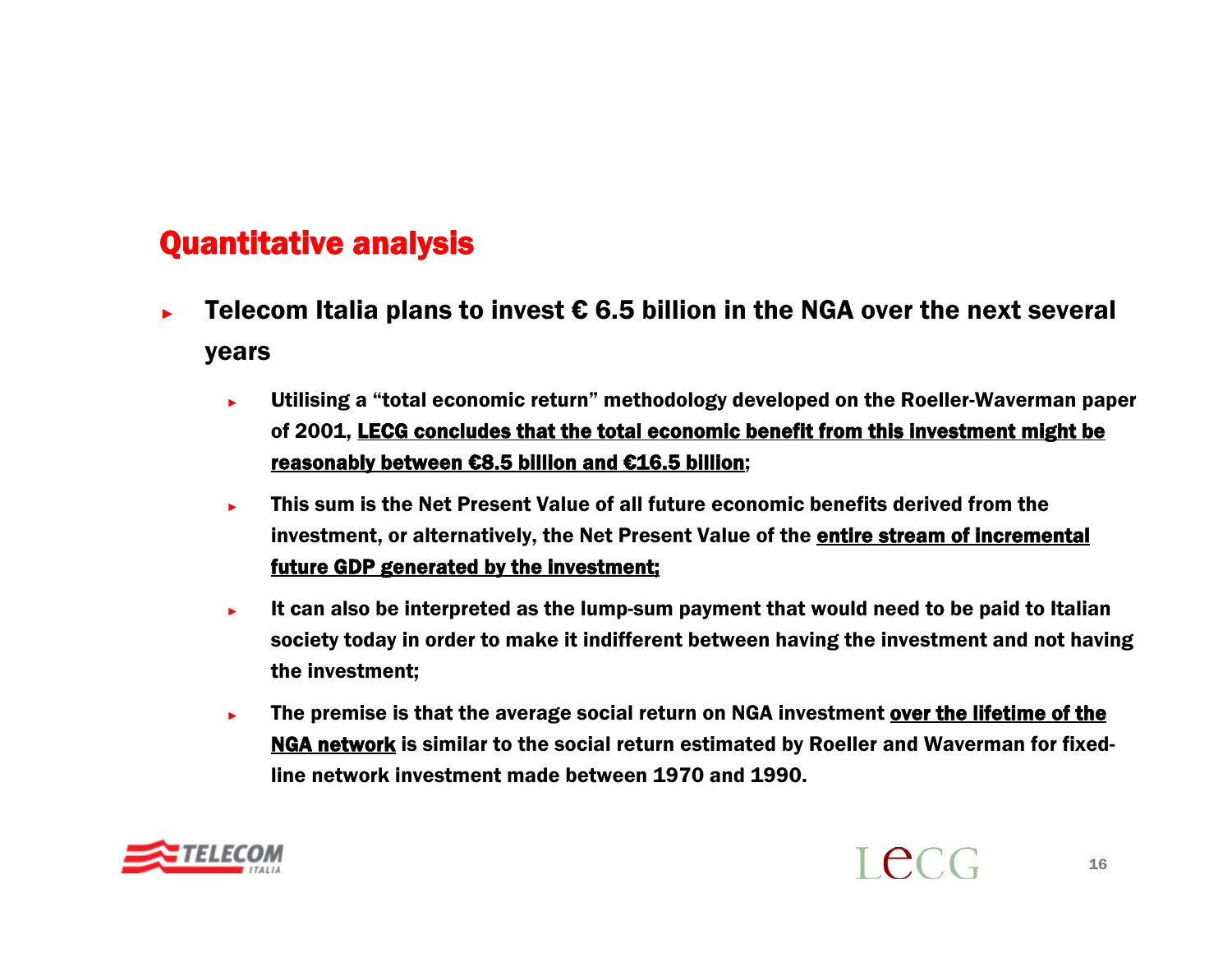## Costs of disruption to NGA investment

- ► A two-year delay in NGA rollout can be modelled as the reduction in the NPV of economic benefit that would result if the same benefit stream was realised but with a two-year delay
	- ► Note that we are not assuming abandonment of NGA investment or a reduction in the investment quantum, just a delay in network roll-out.
- ► Estimated "economic loss" from a 2-year delay of between 1.4 billion and 1.9 billion Euros under conservative assumptions about social rates of return from the investment
	- ► In other words, to compensate Italian society for the delay to the NGA roll-out, would require a lump sum payment of between 1.4 and 1.9 billion Euros to be made today;
	- ► This is a significant economic loss, equal to more than 20 Euros for every Italian citizen;
	- ►Thus even "innocuous" delays are socially quite costly.